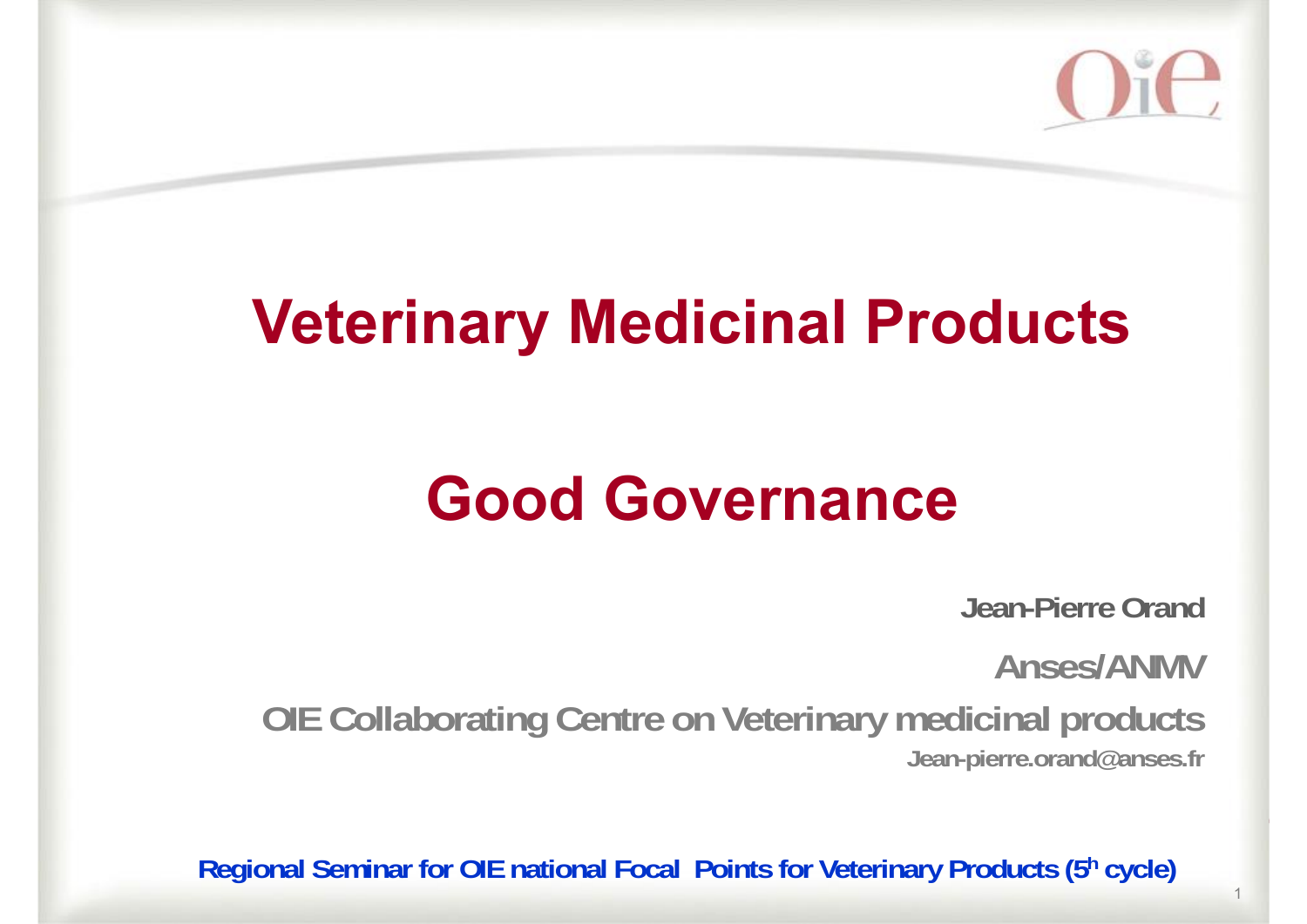## INTRODUCTION

## **Benefits**



VMPs\* are veterinary tools, contributing to the improvement of animal and public health worldwide, and to economical development

## **Risks**

- **Animal safety**
- **User safety**
- **Food safety**
- **Environmental safety**
- **Antimicrobial resistance**

\*VMP: Veterinary Medicinal Products

2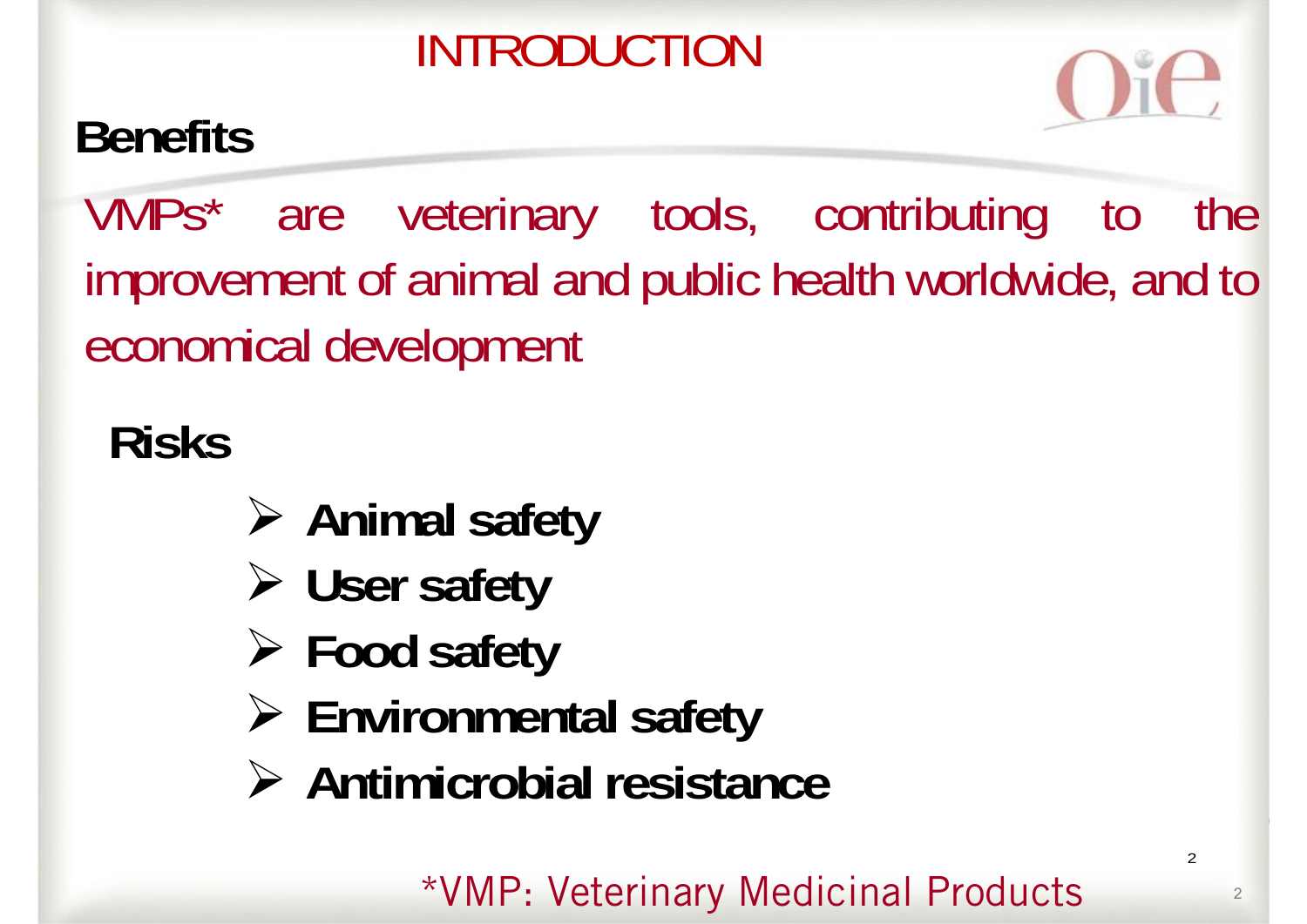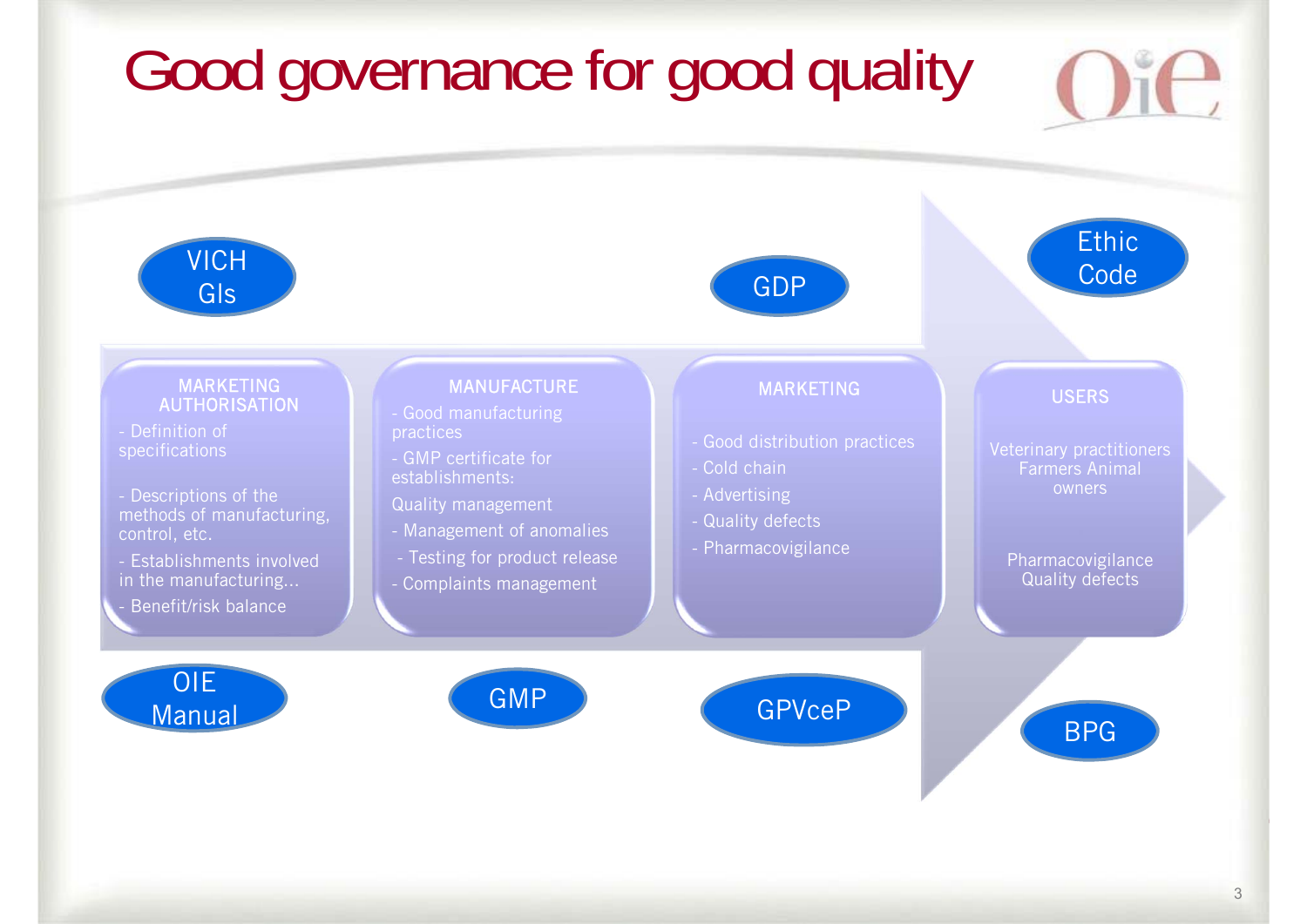

#### VMPs Chain – knowledge of the actors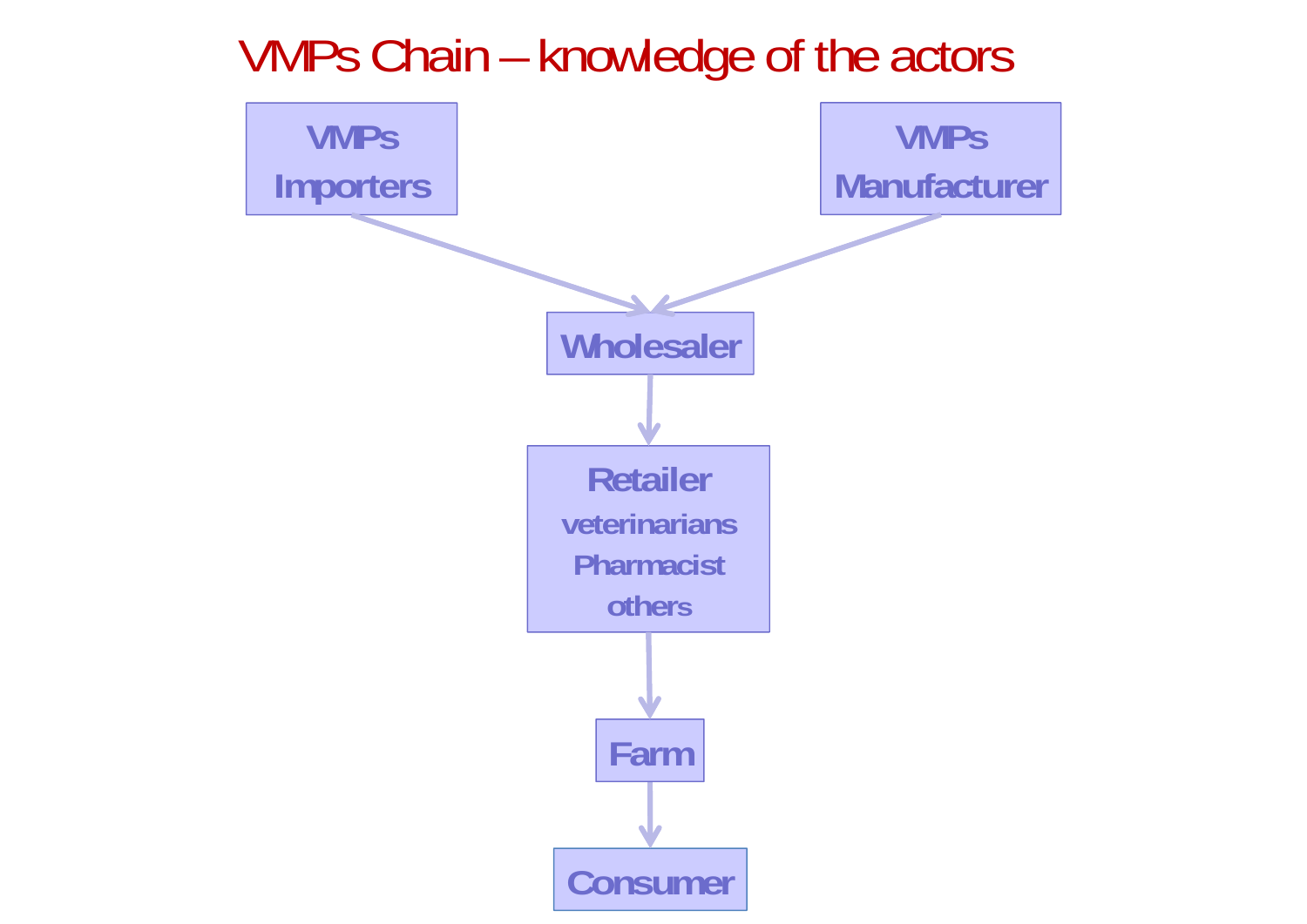#### **VMPsManufacturer Wholesaler Retailer veterinarians Pharmacist othersConsumer** VMPs Chain and risks to manage **Farm VMPsImporters Illegal Import Counterfeiting Animal Health Zoonosis, decease of production Environment Pollution** efficacy **The unitary** toxicity **residues**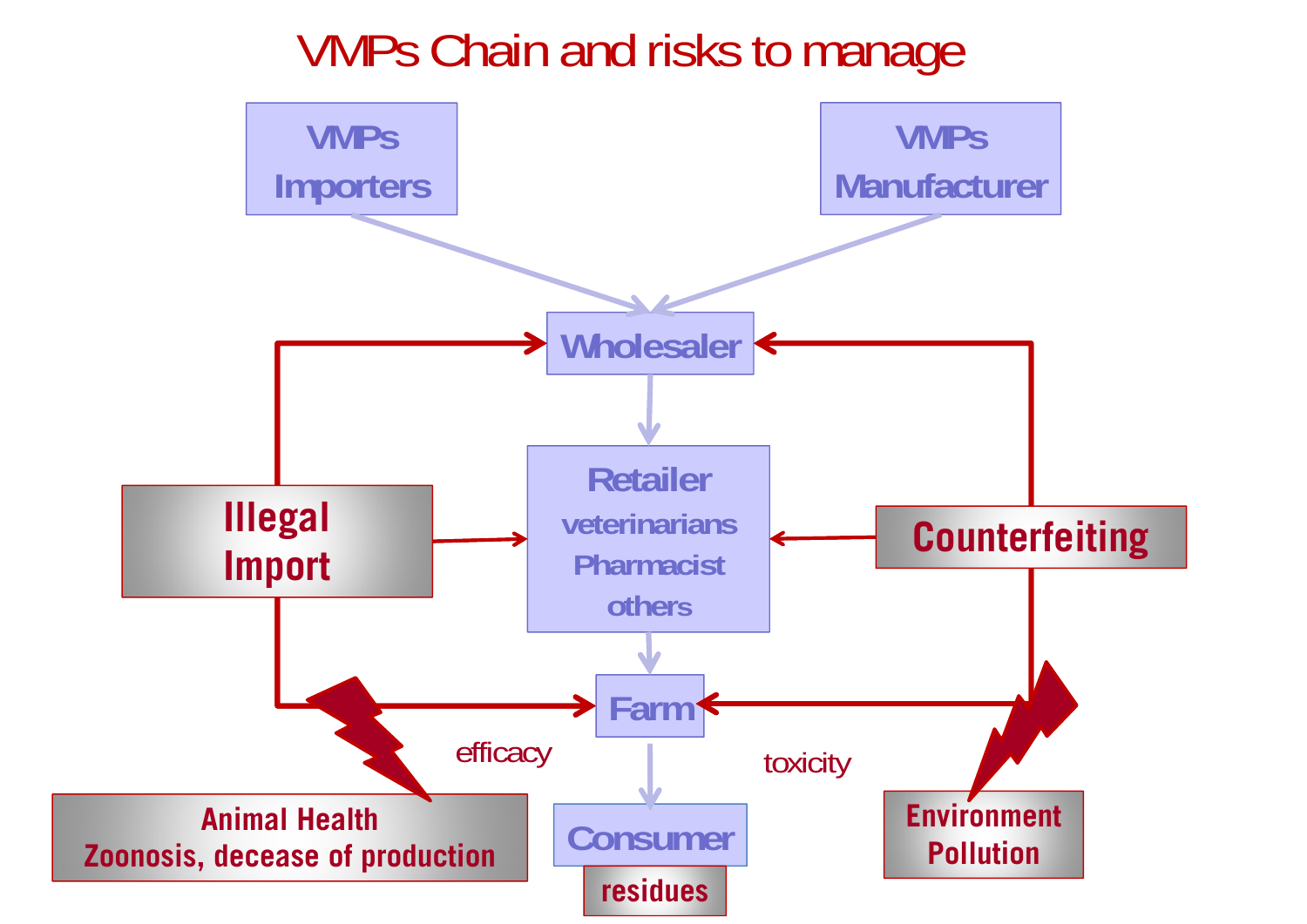#### **Role of National Competent Authorities**

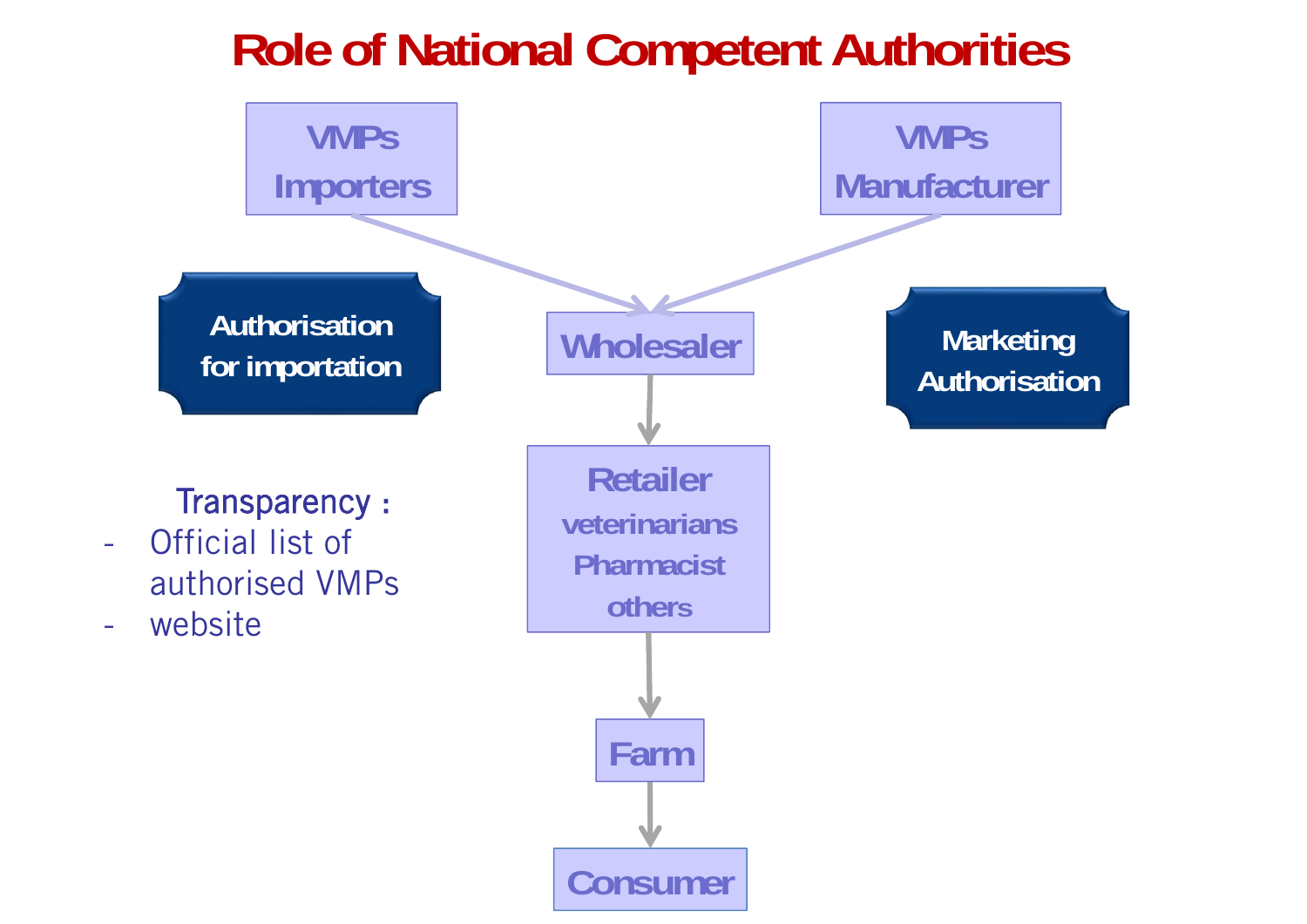#### Marketing Authorisation Cycle

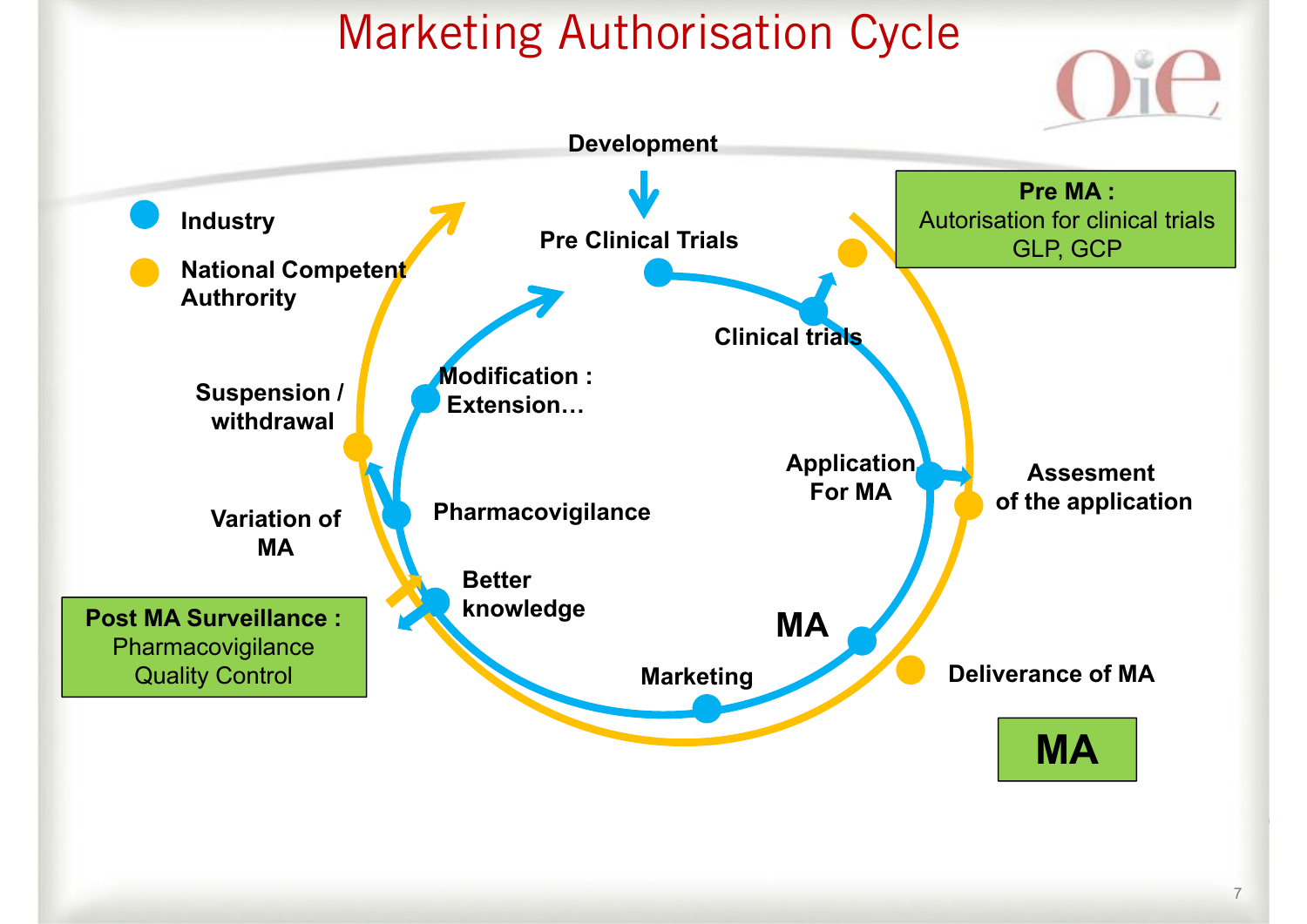# Marketing authorisation for VMPs

**Authorisation, registration, licence product for import, for marketing…**

- • **National Marketing authorisation :**
	- •**National Experts assess the dossier**
	- •**National Competent Authority delivers the MA**
- • **Regional system for authorisation :**
	- •**Experts from the region assess the dossier**
	- • **Regional marketing authorisation, or national MA based on regional assessment (same MA)**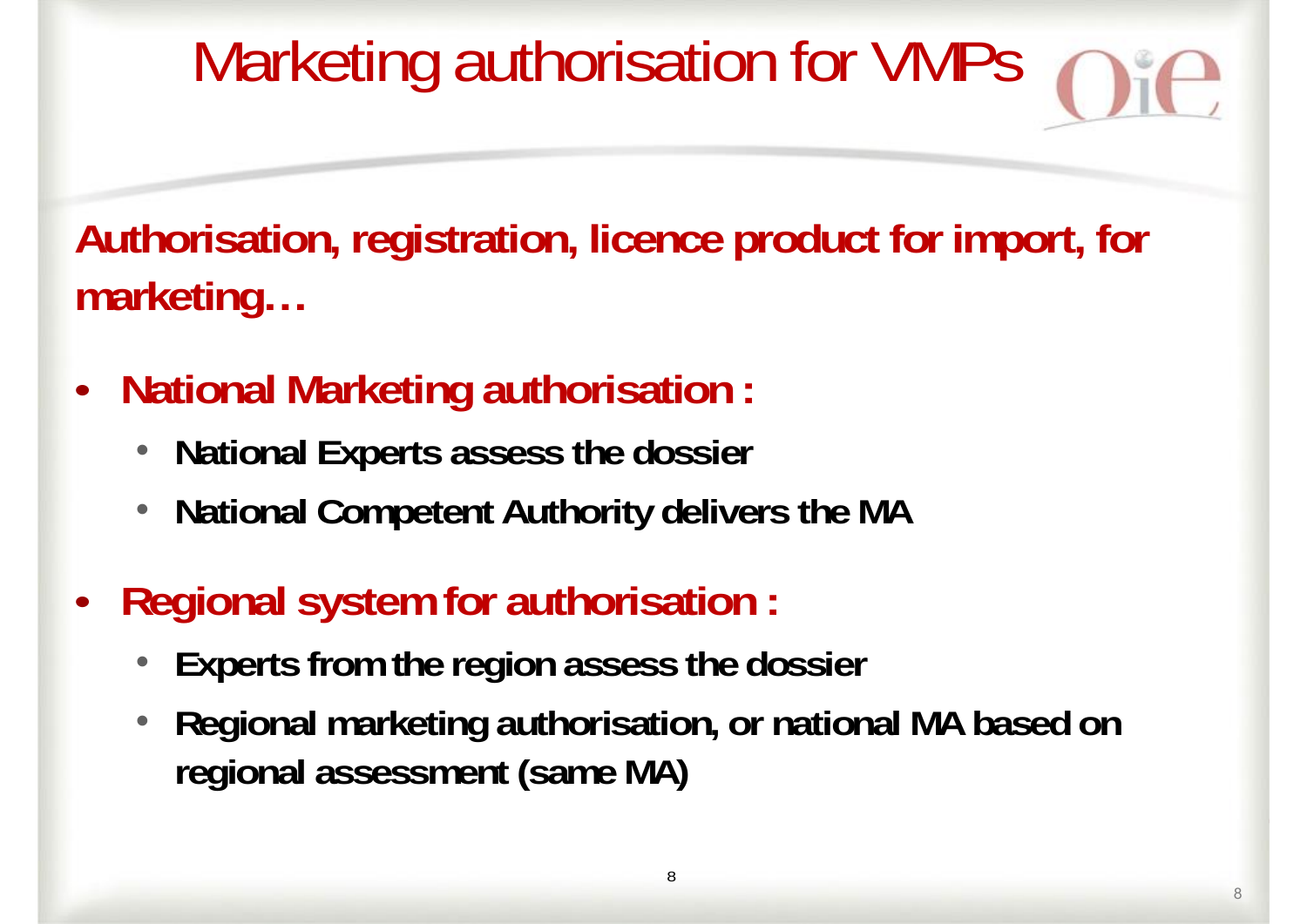# Marketing authorisation for VMPs

- • **Recognition of MA delivered in a foreign country**
	- •**Recognition of expertise made by a foreign country**
	- $\bullet$ **Limited assessment made at national level**
	- •**Deliverance of the MA based on the foreign MA**
- • **Need to trust the NCA from the foreign country** 
	- •**International criteria : follow VICH GLs,**
- • **Be sure to have official document**
	- •**Certificate from OIE Laboratory,**
	- $\bullet$ **GMP certificate from recognised competent authorities**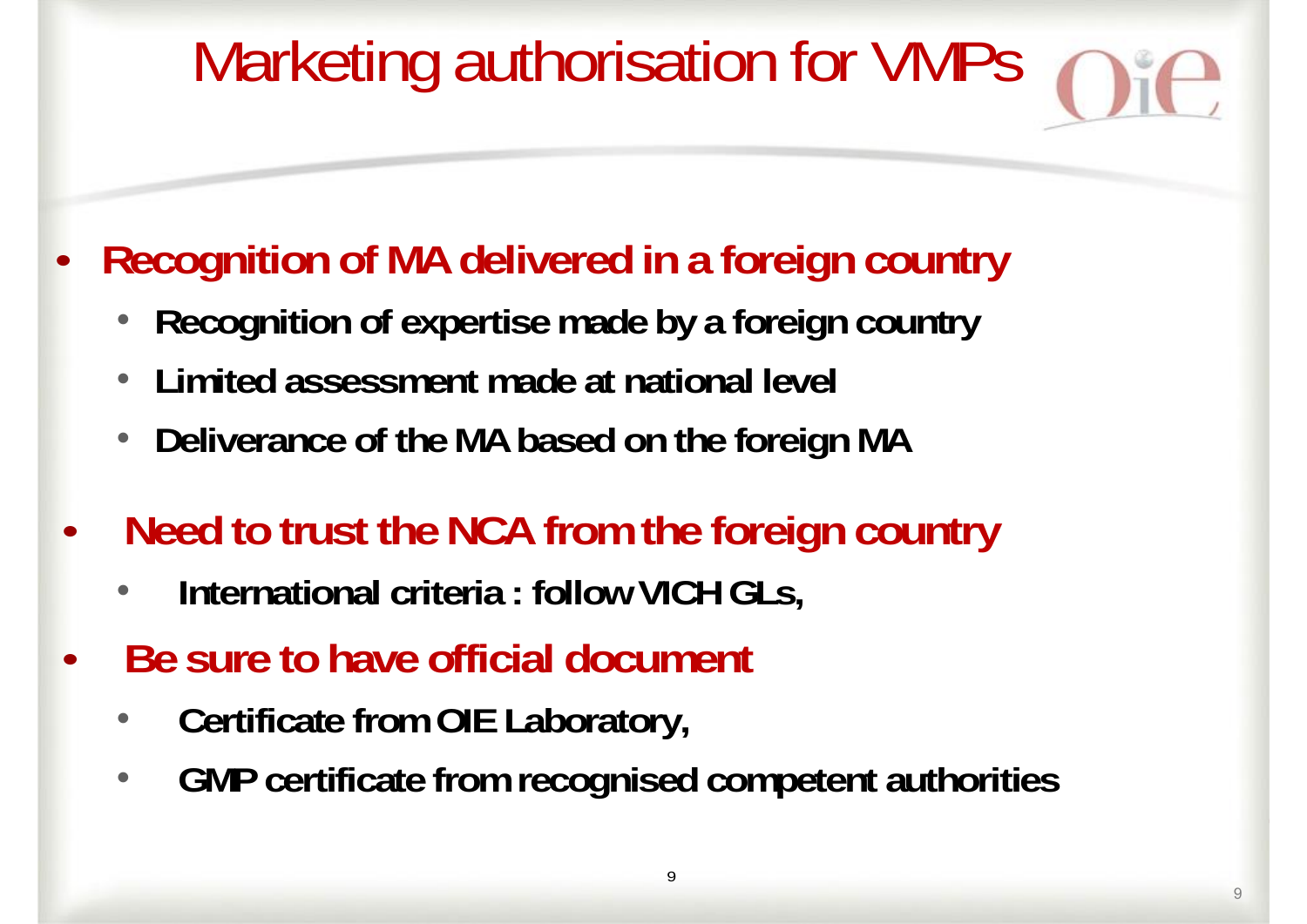# Authorisation of premises and activities

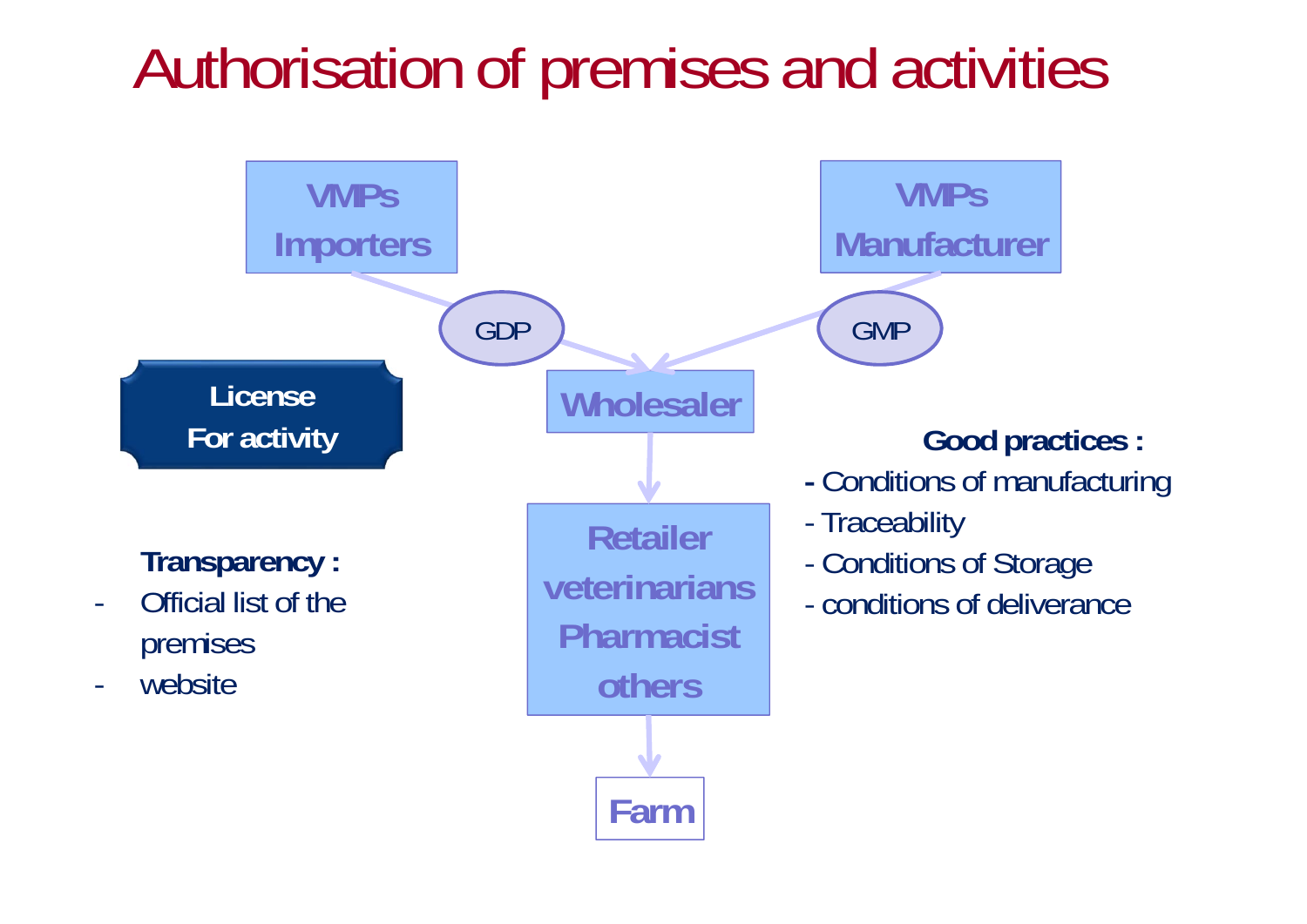## Authorisation of premises and activities

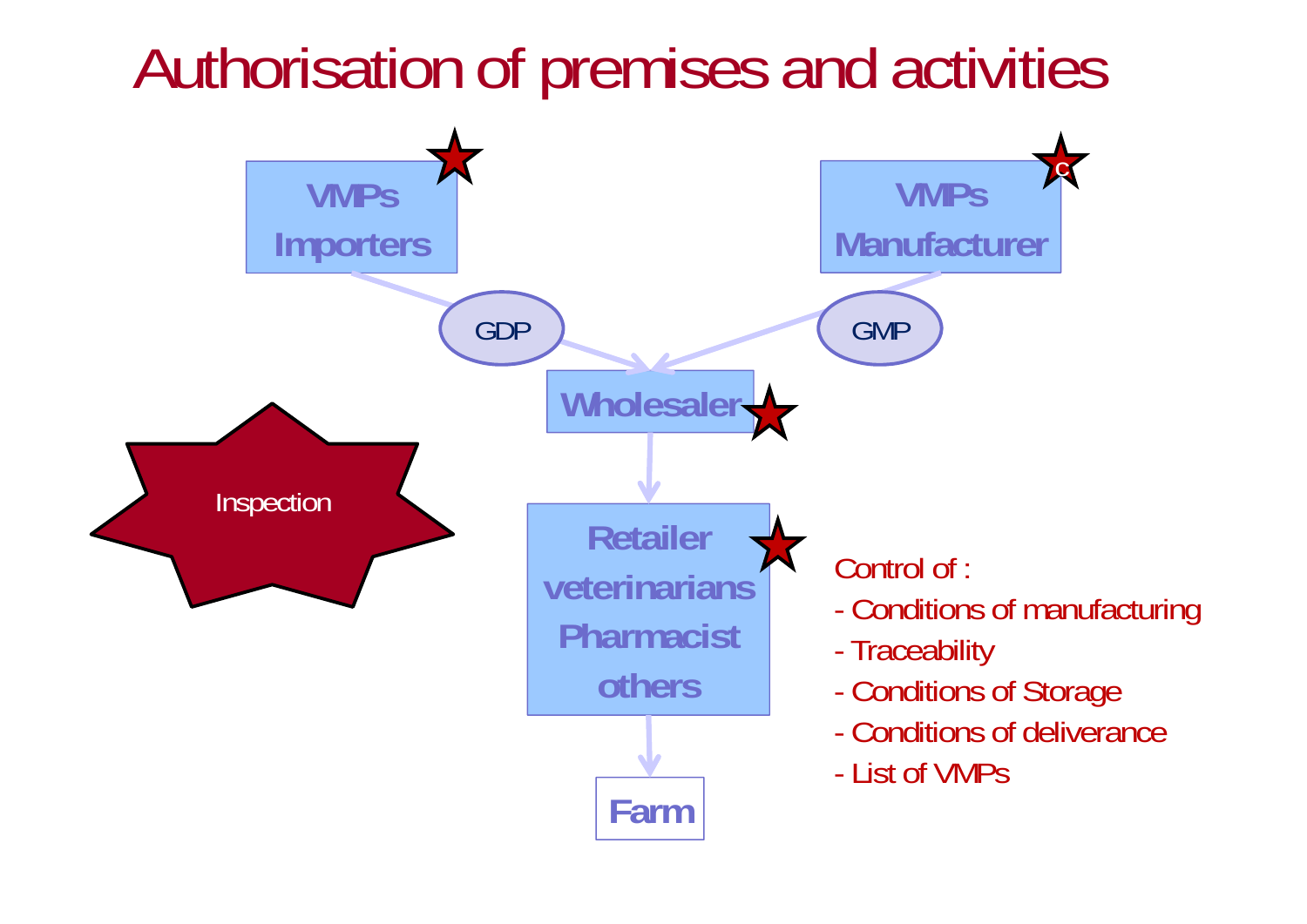## **Autorisation of premises and activities**

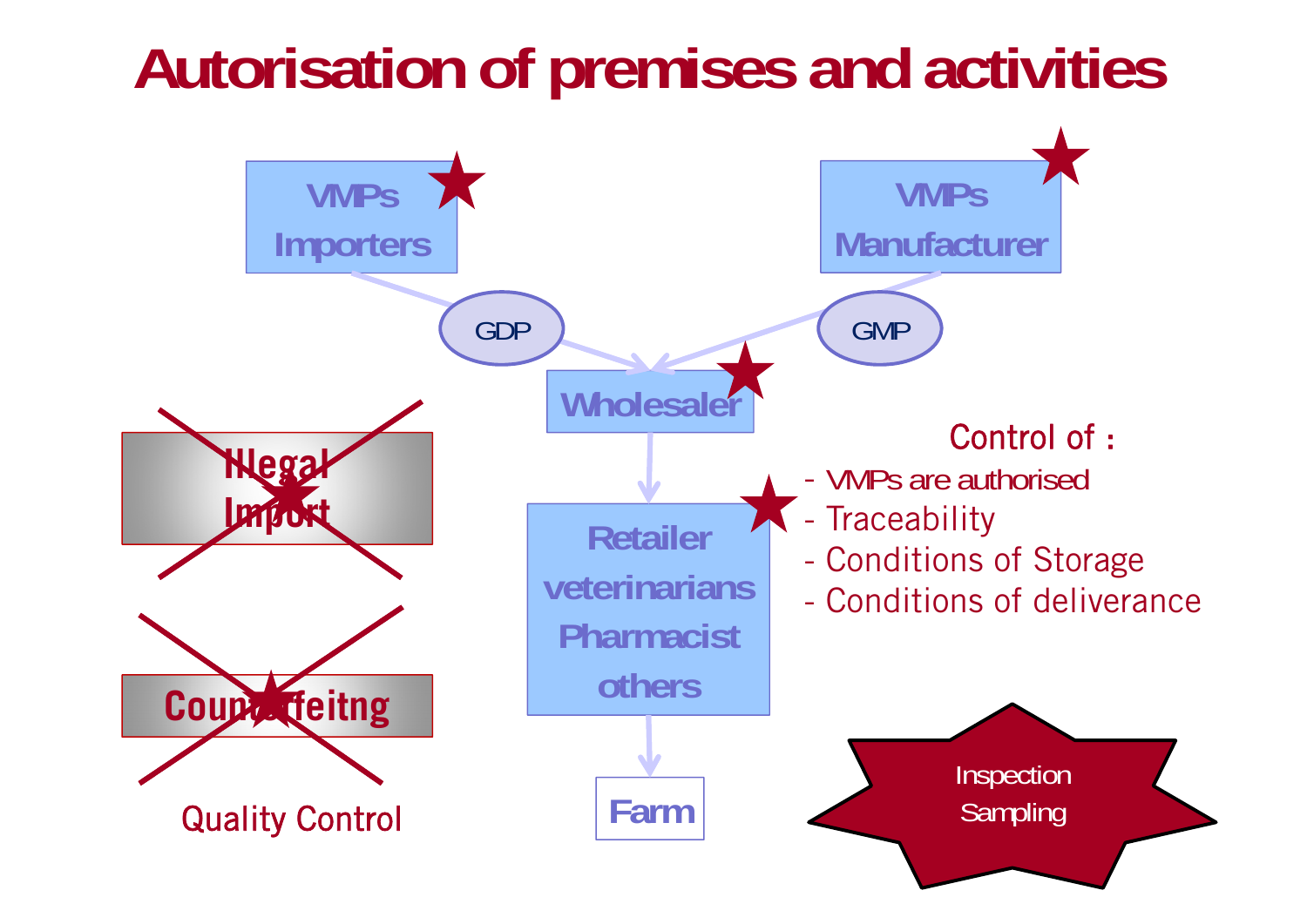Need for Good Governance and good stewardship



**Need for** government to have **clear and strong policies for VMPs** and have them effectively implemented and ensure that they provide effective **stewardship**

**-Chapter 3.2. terrestrial code :**

*"Good governance is the Key to competence, integrity and confidence in organisations"*

*- Stewardship is coordinated interventions designed to improve and measure the appropriate use*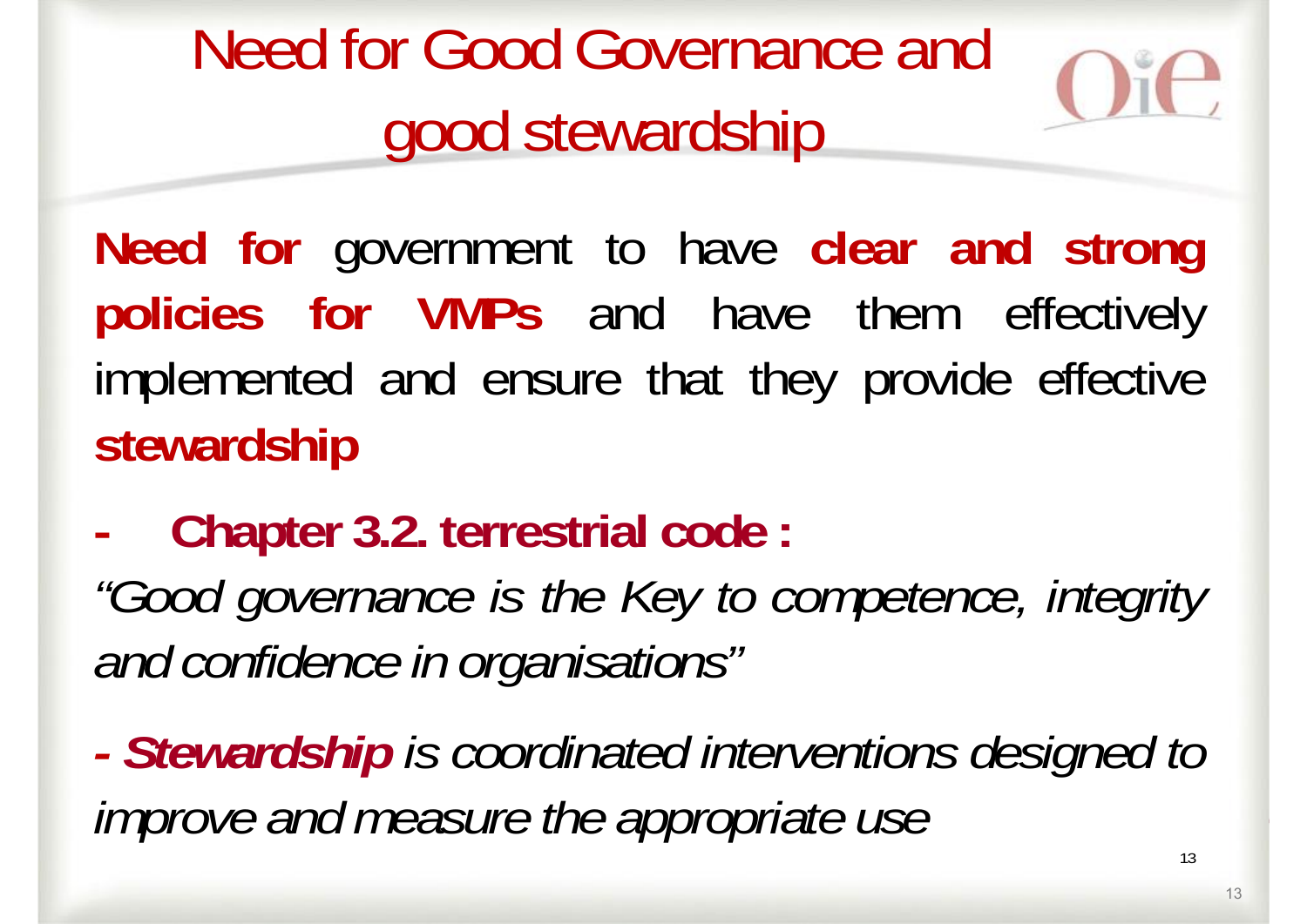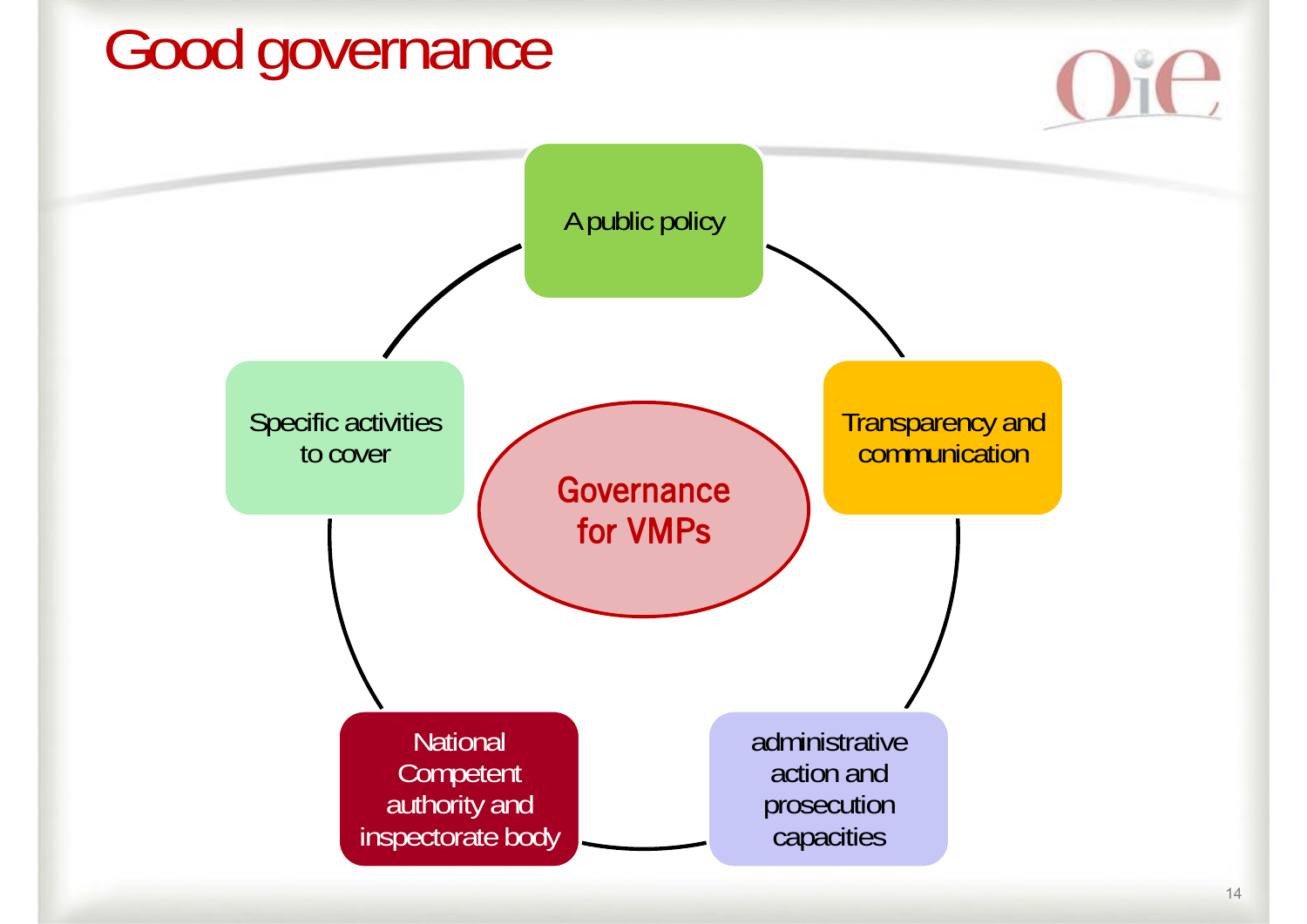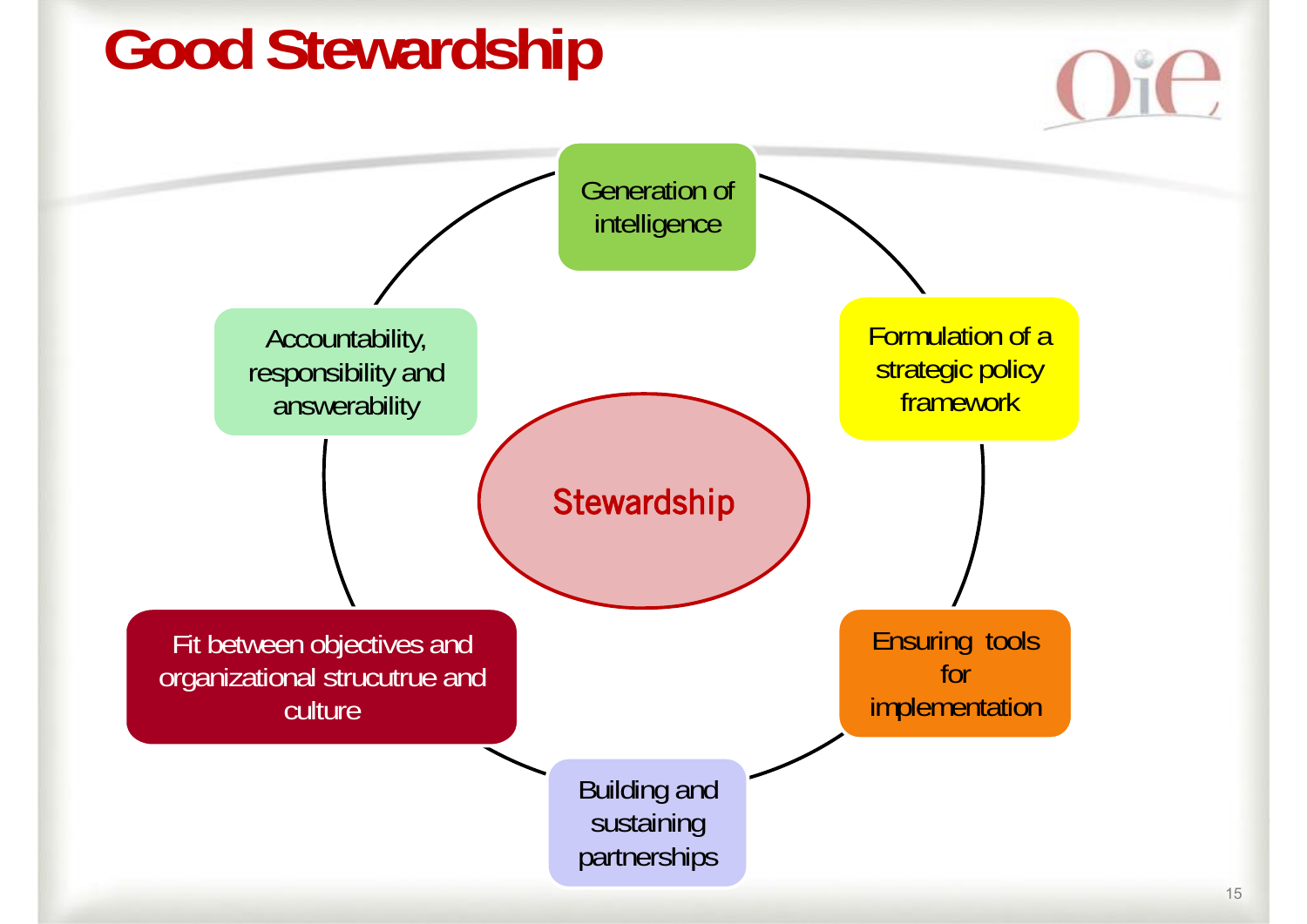**Stewardship** 



**What should be done** (Policy, planning, regulation, monitoring and evaluation) **and How things should be done** (participatory and transparent process**)…**

### **Avoid overlap between functions**

**Core element of stewardship :**

- •Making authoritative decisions
- $\bullet$ Creating the means to put these into effect
- •Creating support for them

#### … **all this to improve animal and human health**

16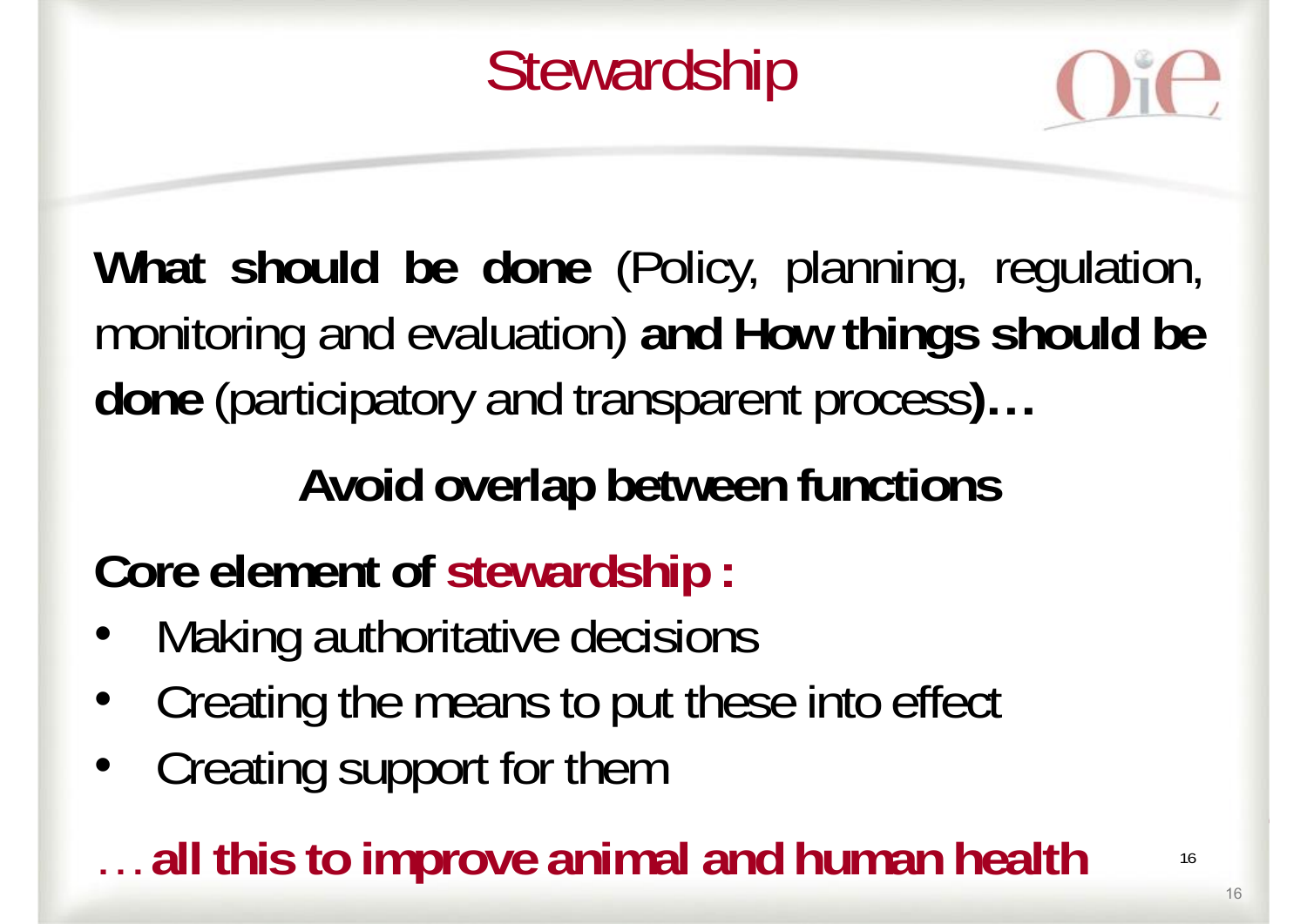# **Stewardship**



#### **1. Generation of intelligence**

- •Contribute to more informed decisions
- $\bullet$ Good knowledge of all involved actors of the VMPs chain
- •all actors have access to information
- $\bullet$  NCAs have access to up-to-date information on current and future trends

#### **2. Formulation of <sup>a</sup> strategic policy framework**

- •Articulation between goals and objectives
- •Clear definition of actors, their role, their responsibilities
- 17• Ascertain that the government take <sup>a</sup> broad inclusive view of its responsibilities, how the system should be and monitor progress

17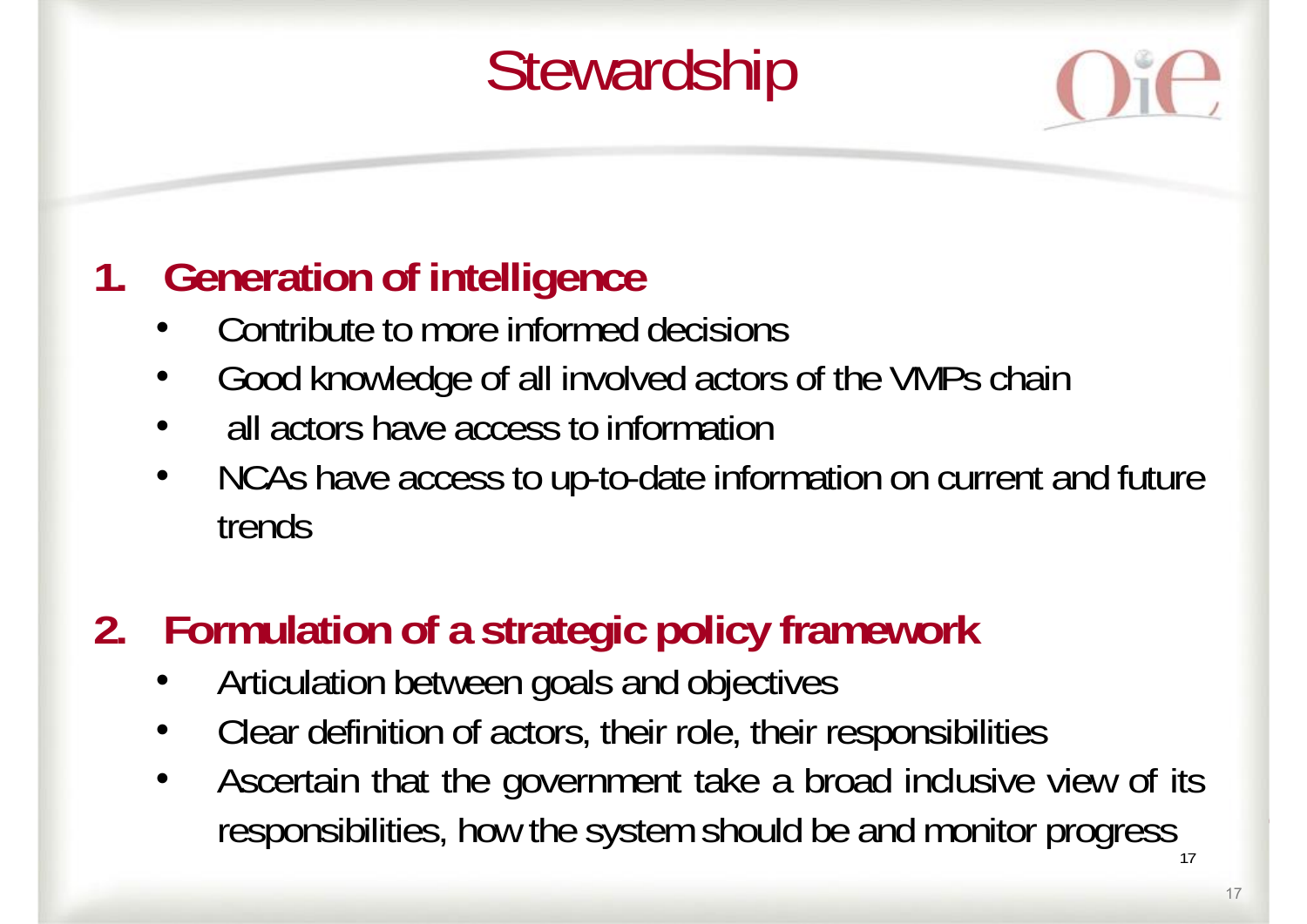# **Stewardship**



**3. Ensuring tools for implementation : power, incentives and sanctions**

- Power of NCA commensurate with their responsibilities
- •Ensure enforcement of fair rules, incentives and sanctions
- • Ensure that rules for users are defined and exercised fairly **Appropriate and Legal regulatory framework**
- **4. Creating <sup>a</sup> fit between policies objectives and organisational structure**
	- •Effectiveness defined by management culture
	- •Policy stability and institutional memory
	- •Resources available and quality of bureaucracy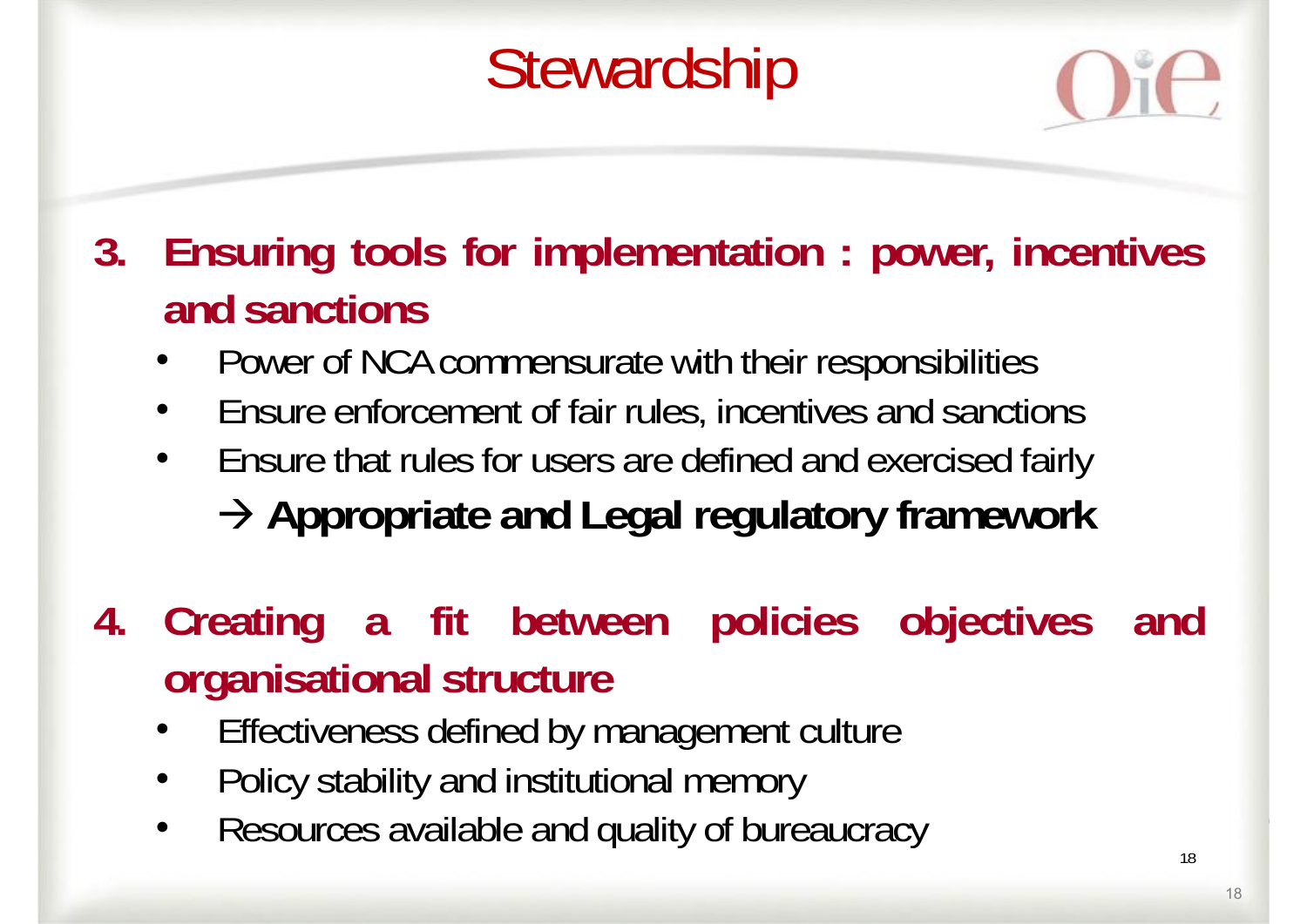# **Stewardship**



#### **5. Building and sustaining partnerships**

- •NCAs cannot influence factor by acting alone and must involve other actors,
- • Shall build and maintain variety of relationship, type and nature depending of the party
- • It is not only communication but alliance, need good understanding of the party, their values and motivation

**Essential requirement <sup>=</sup> good communication (see chap. 3.4 – art 3.4.3-3)**

- **6. Ensuring accountability, responsibility, answerability to the population**
	- •**Transparency**
	- $\bullet$ Reduce the waste, the misuse of resources, negligence
	- •Strong commitment to ensure efficiency, competence and impartiality
	- •Specific procedure for disciplinary sanction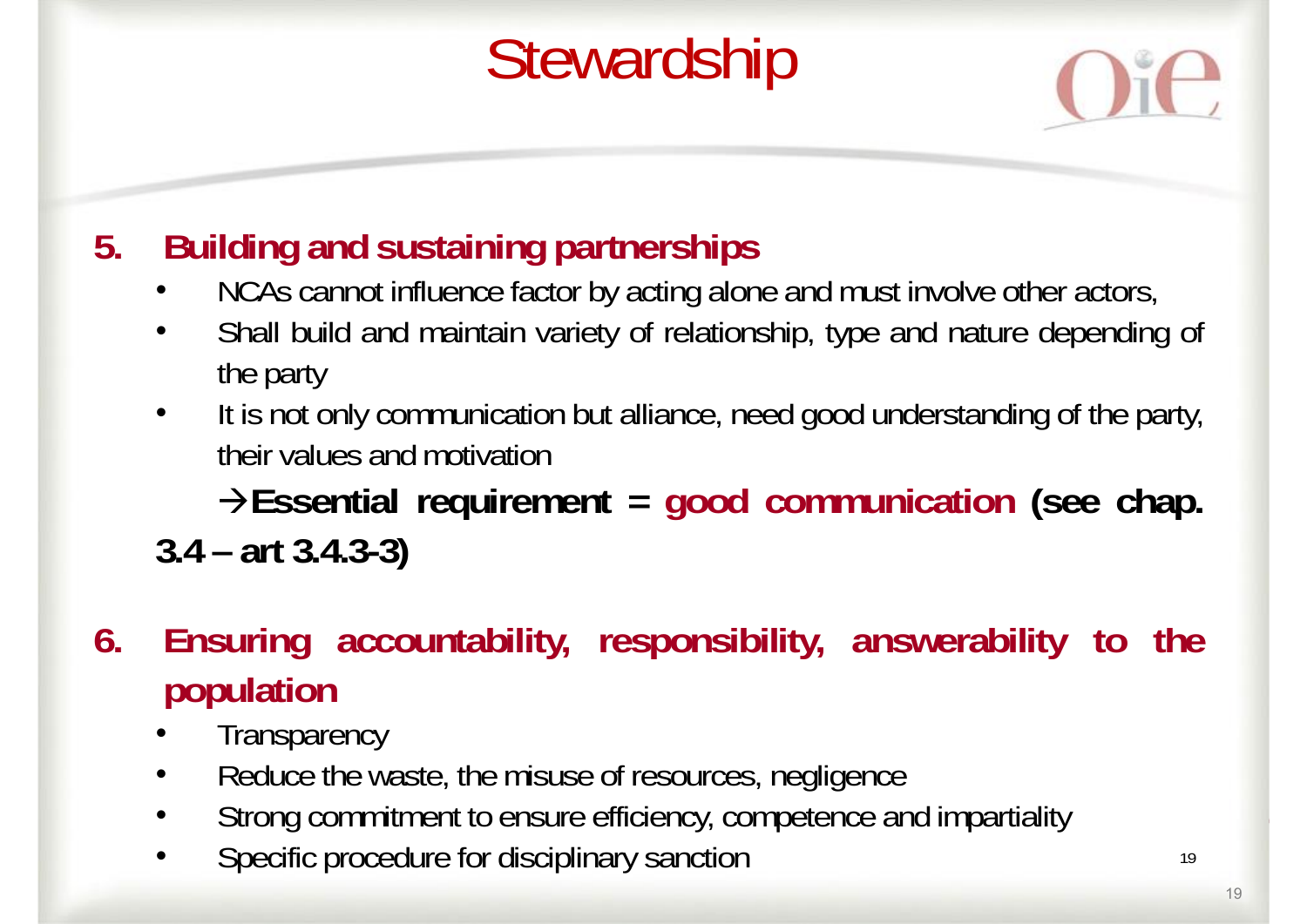Inspection and control (see chap. 3.4 – art 3.4.5 -1)

- •**Inspectorate Body**
- •**Powers of Inspectors**
- • **Duties of Inspectors Impartiality Independence Confidentiality Integrity**

*Need for rulesas good practices*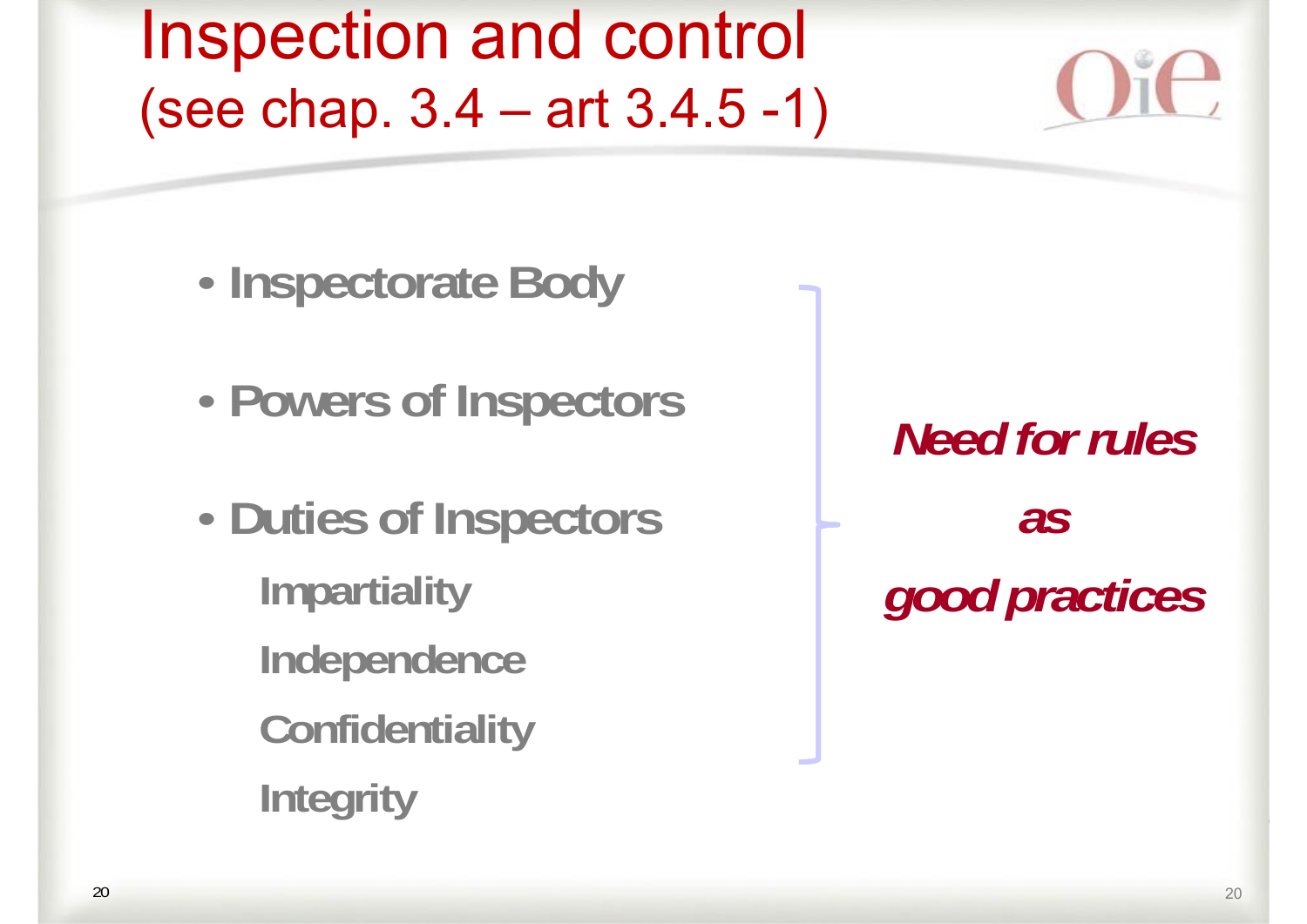#### Some figures : Aspects covered by legislation Account is taken of international standards and quidelines Compliance with biosecurity rules in animal production and the food chain Delivery of antimicrobial agents by prescription only System of inspection of the whole drug chain manufacture import, **73%**distribution, retail delivery use). Use **Quality control Distribution 74%Marketing authorisation 83%**Local production **77%**Importation **88%** $0%$ 10% 20% 30% 40% 50% 60% 70% 80% 90% 100%

**Change in the proportion of Member Countries having put in place actions relating to good governance**

Objective for 2017

Objective for 2017-2020

Ref: GLOBAL ACTION TO ALLEVIATE THE THREAT OF ANTIMICROBIAL RESISTANCE, Khadija Id Sidi Yahia (ONSSA), Morocco- 85th OIE General Session, May 2017

From 2015

Before 2015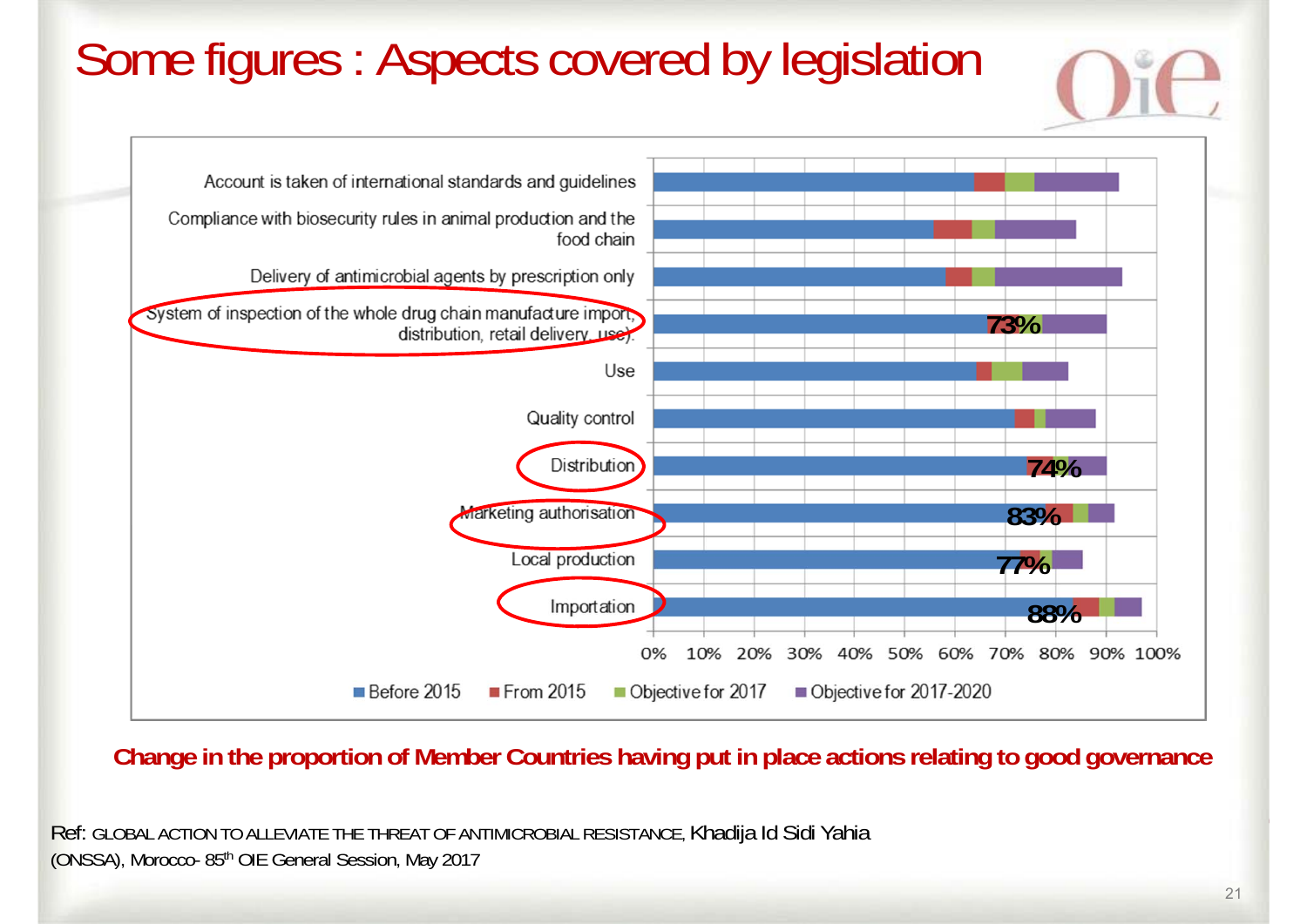# Administrative actions



- **To correct any anomaly with a potential impact on health**
	- **Recall and destruction of the product,**
	- •**Inspection**
	- •**information alert**

•

**…**

• **Suspension / withdrawal of product, manufacturing, import …**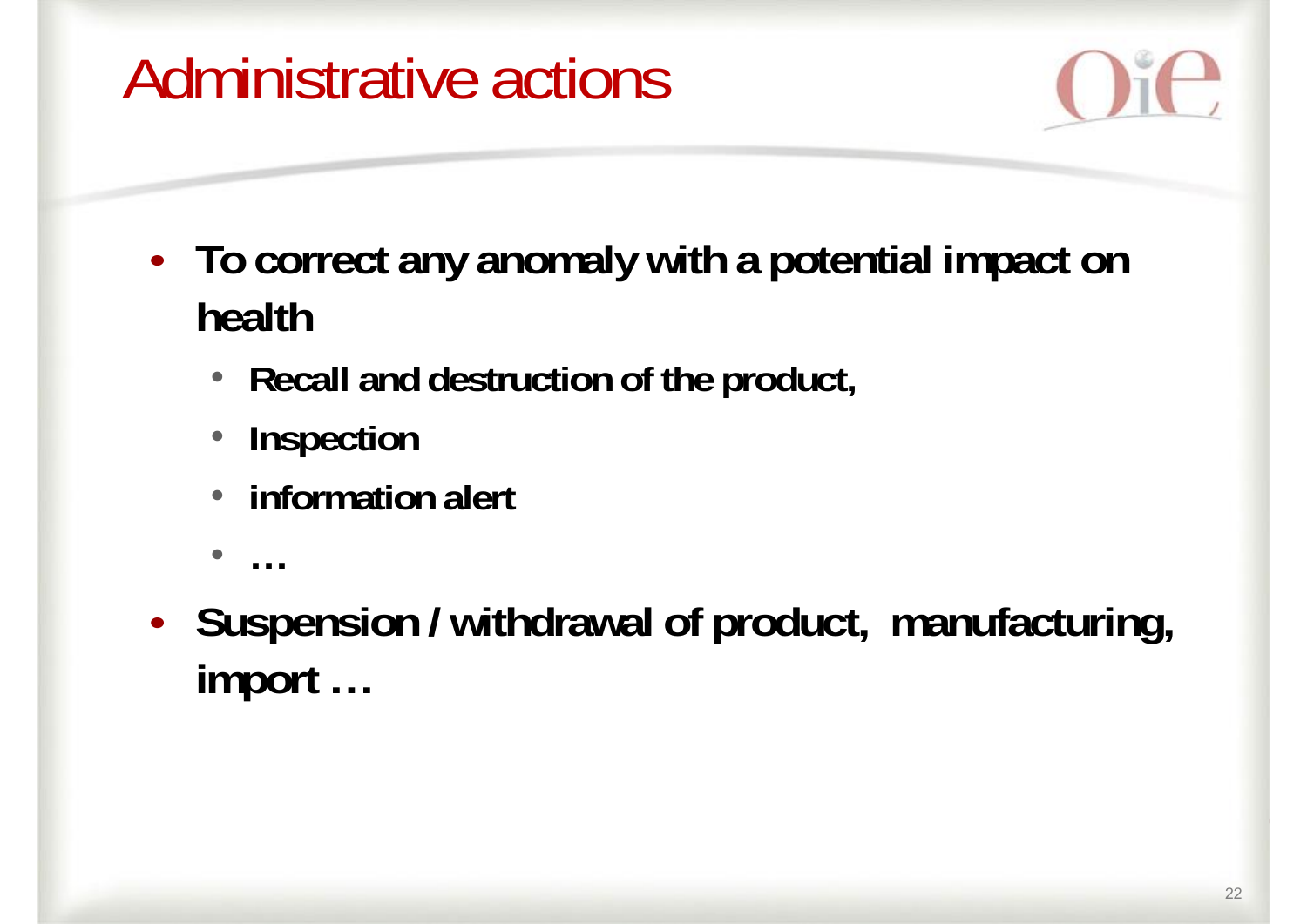## Monitoring of stewardship



23

- $\bullet$ Importance to ensure that the system is **efficient**
- $\bullet$  There is **not One system** but many different approaches depending on the local organisation, politics…
- Different way to evaluate them : surveys, benchmarking at local level between different sector, or at regional level
- **OIE surveys, PVS system**
- •Exemple : **BEMA** exercise in EU

HMA (Human and Veterinary) has established a benchmarking programme with the following broad aim:

*To contribute to the development of a world-class medicines regulatory system based on a network of agencies operating to best practice standards.*

BEMA is based on assessment of the systems and processes in individual agencies against a set of indicators which have been agreed in the following areas: Management systems; Assessment of marketing authorisation applications; Pharmacovigilance; and Inspection services.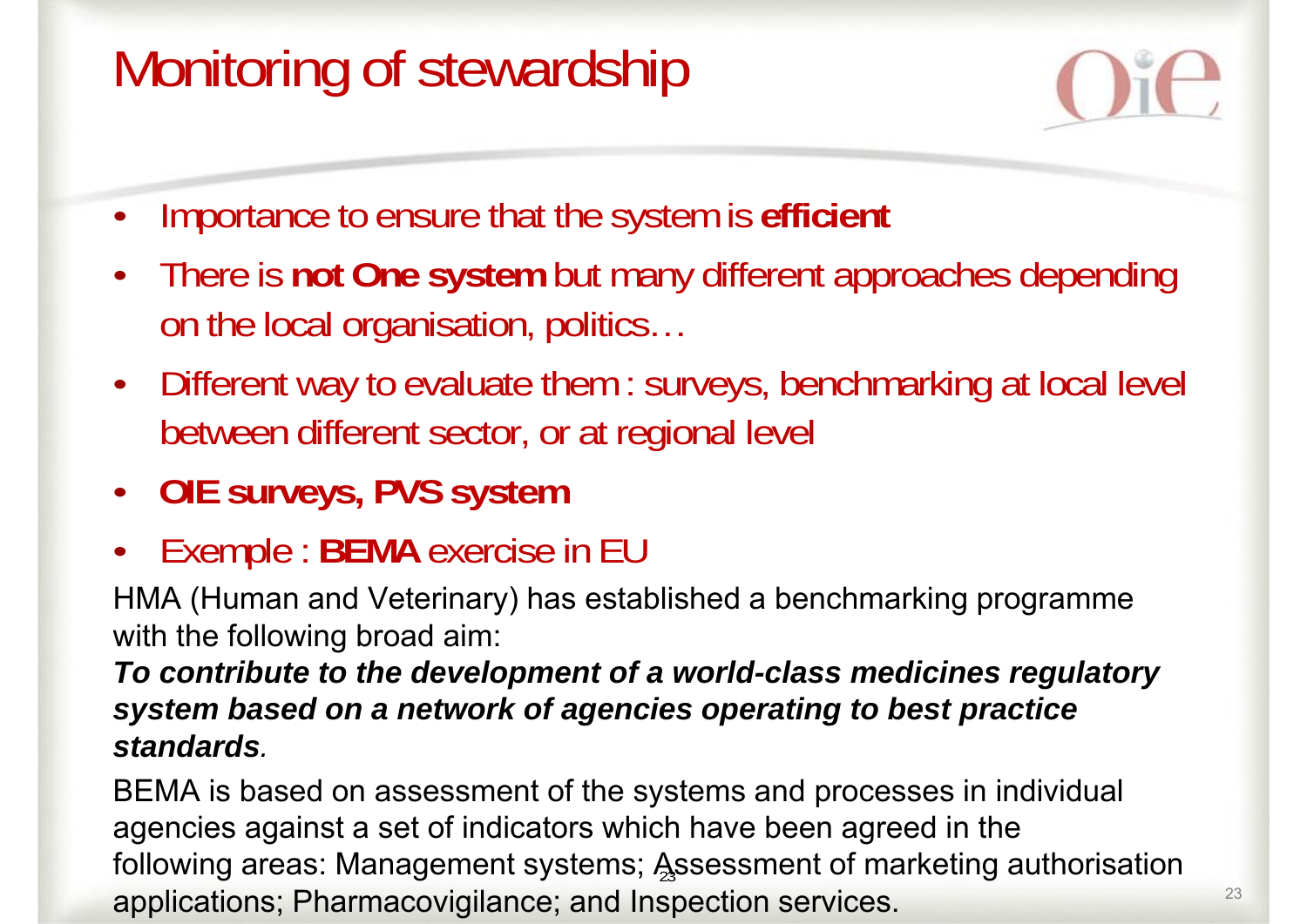## Role of the OIE



#### • **OIE assists its members in the governance of VMPs:**

- **Guidelines for the development of VMPs legislation available (see chap. 3.4 Terrestrial Animal health Code)**
- •**Nomination of Focal points for VMPs in all countries**
- •**Trainings for FP for VMPs per region**
- •**PVS tool and PVS gap analysis**
- • **Legislation missions – assistance with the analysis of existing legislation and proposals for revision**
- •**Conferences**
- •**Development of Guidelines (antimicrobial resistance)**
- •**Support of VICH activities**
- **OIE supports international cooperation:**
	- •**strengthening Veterinary Services**
	- •**development of twinnings**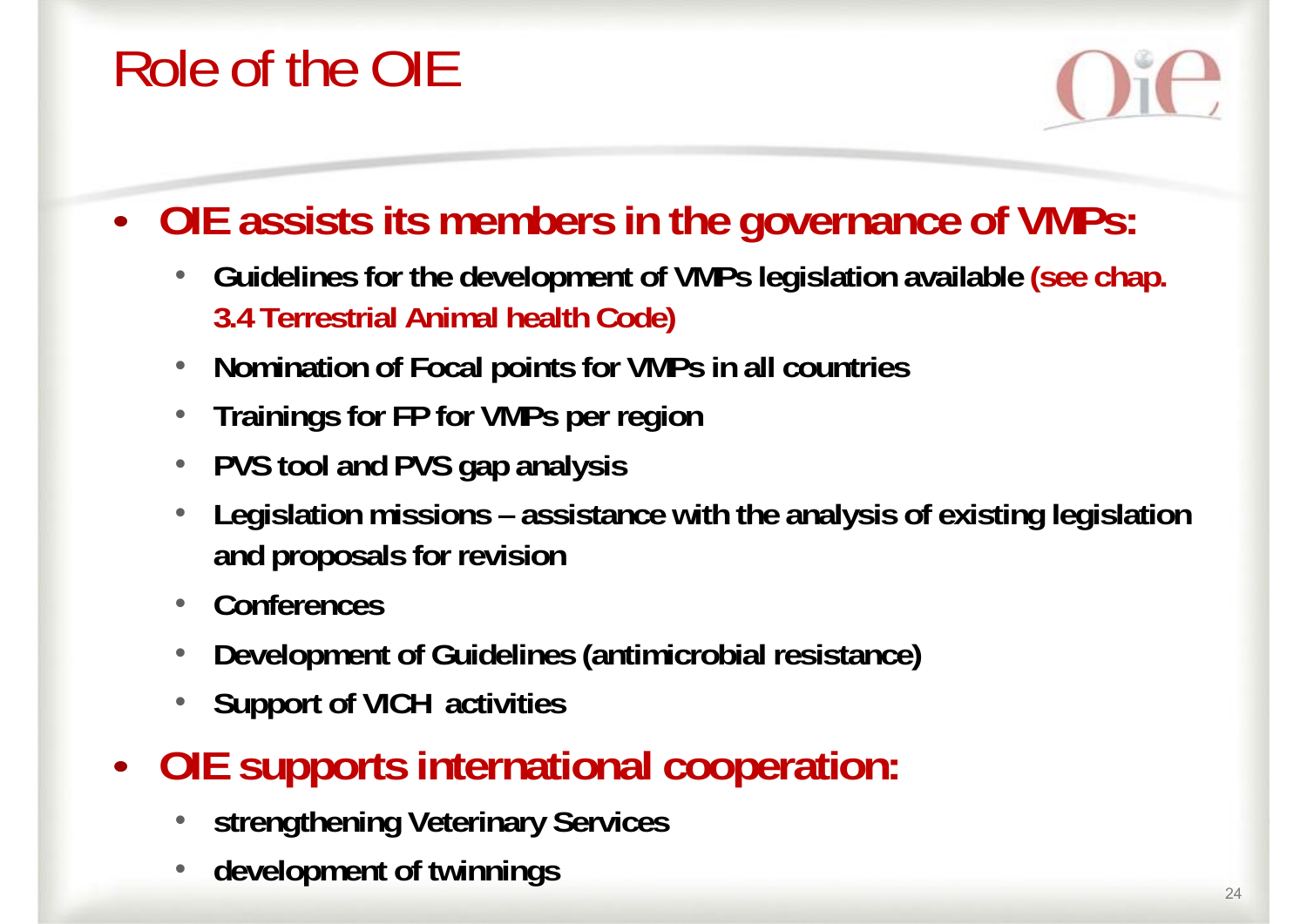**OIE**

- • **Collaborating Centers related to VMPs:**
	- •**ANSES (ANMV), Fougères, France**
	- **NVAL, Tokyo, Japan**
	- •**FDA (CVM), Rockville, USA**
	- $\bullet$ **USDA, Ames, USA**



Velerinary





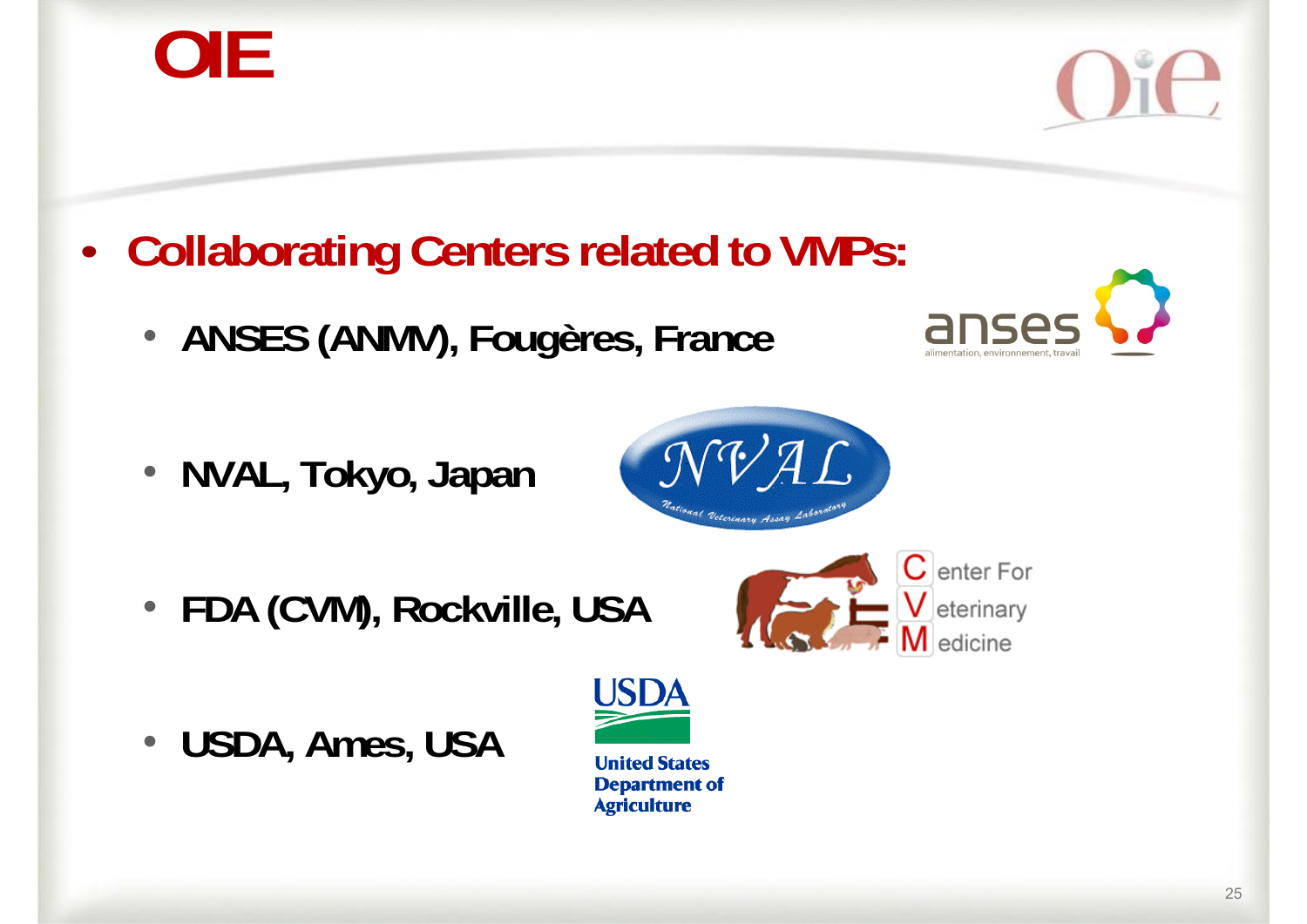



- **Considering the impact of VMPs on the global animal health policy, the market globalisation and the limited resources, the way forward implies:** 
	- *A strong political commitment*
	- *A proportionate and targeted action*
	- *A networking and work-sharing approach and when possible a regional approach*
	- *Transparency and relationships among stakeholders*

*Develop good governance through good stewardship*